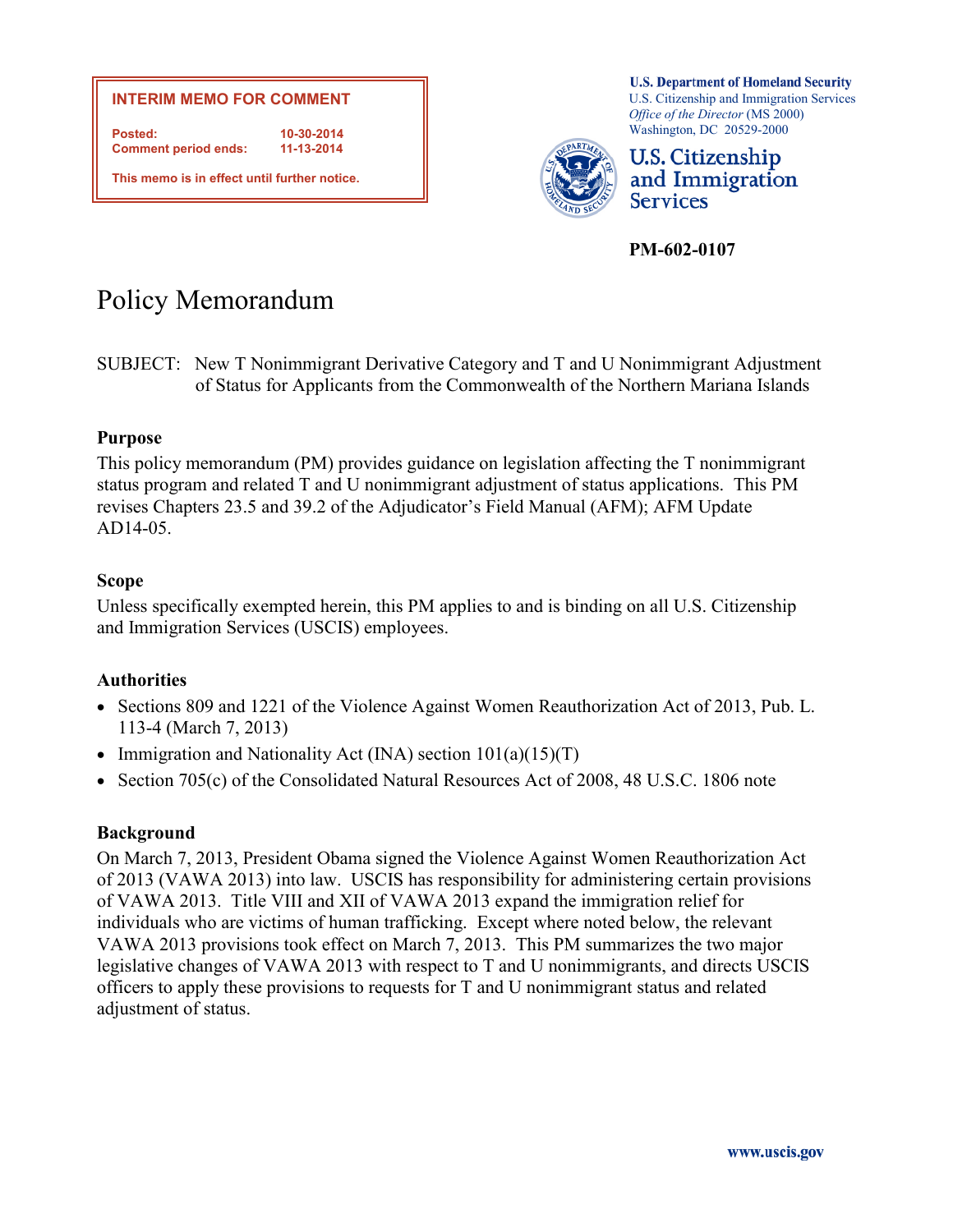## **Policy**

## **New Derivative Category: T-6 Nonimmigrants**

## A. *Background*

The INA allows a principal T nonimmigrant (the victim of a severe form of trafficking in persons, or T-1) to request derivative status for certain family members. The following describes the two categories of family members who may be eligible for derivative T nonimmigrant status if accompanying, or following to join, the principal.

- 1) Family members whose eligibility is based on the age of the principal:
- ο Where the principal is under 21 years of age, the principal's spouse (T-2), child (T-3), parent (T-4), and/or unmarried siblings under [1](#page-1-0)8 years of age (T-5) may be eligible.<sup>1</sup>
- ο Where the principal is over 21 years of age, the principal's spouse (T-2), and/or child (T-3) may be eligible. $<sup>2</sup>$  $<sup>2</sup>$  $<sup>2</sup>$ </sup>

2) Family members whose eligibility is based on a showing of a present danger of retaliation as a result of the principal's escape from the severe form of trafficking in persons or cooperation with law enforcement (regardless of the age of the principal):

- ο The principal's parent (T-4) and/or unmarried siblings under 18 years of age (T-5) may be eligible. [3](#page-1-2)
- o The adult or minor child of a derivative beneficiary of the principal  $(T-6)$  may be eligible.<sup>[4](#page-1-3)</sup>

Section 1221 of VAWA 2013 expanded the derivative category based on present danger of retaliation to include children (adult or minor) of the principal's derivative family members if the derivative's child (adult or minor) faces a present danger of retaliation as a result of the principal alien's escape from trafficking or cooperation with law enforcement.

<span id="page-1-0"></span><sup>&</sup>lt;sup>1</sup> See INA section  $101(a)(15)(T)(ii)(I)$ . The principal's spouse, children, and parents were included in the creation of the T nonimmigrant status. Trafficking Victims Protection Act (TVPA), Pub. L. 106-386 (Oct. 28, 2000). The principal's siblings were added in 2003. Trafficking Victims Protection Reauthorization Act (TVPRA 2003), Pub. L. 108-193 (Dec. 19, 2003).<br><sup>2</sup> See INA section 101(a)(15)(T)(ii)(II). The principal's spouse and children were included in the creation of the T

<span id="page-1-1"></span>nonimmigrant status. TVPA, Pub. L. 106-386 (Oct. 28, 2000).<br><sup>3</sup> INA section 101(a)(15)(T)(ii)(III). Parents and siblings whose eligibility is not connected to the age of the

<span id="page-1-2"></span>principal, but whose eligibility is based on a present danger of retaliation, were added in 2008. Trafficking Victims Protection Reauthorization Act (TVPRA 2008), Pub. L. 110-457 (Dec. 23, 2008). USCIS implemented this change by PM; USCIS-PM 602-0004, *William Wilberforce Trafficking Victims Protection Reauthorization Act of 2008:* 

<span id="page-1-3"></span><sup>&</sup>lt;sup>4</sup> INA section  $101(a)(15)(T)(ii)(III)$  as amended by VAWA 2013. USCIS has assigned T-6 as the code of admission for these family members.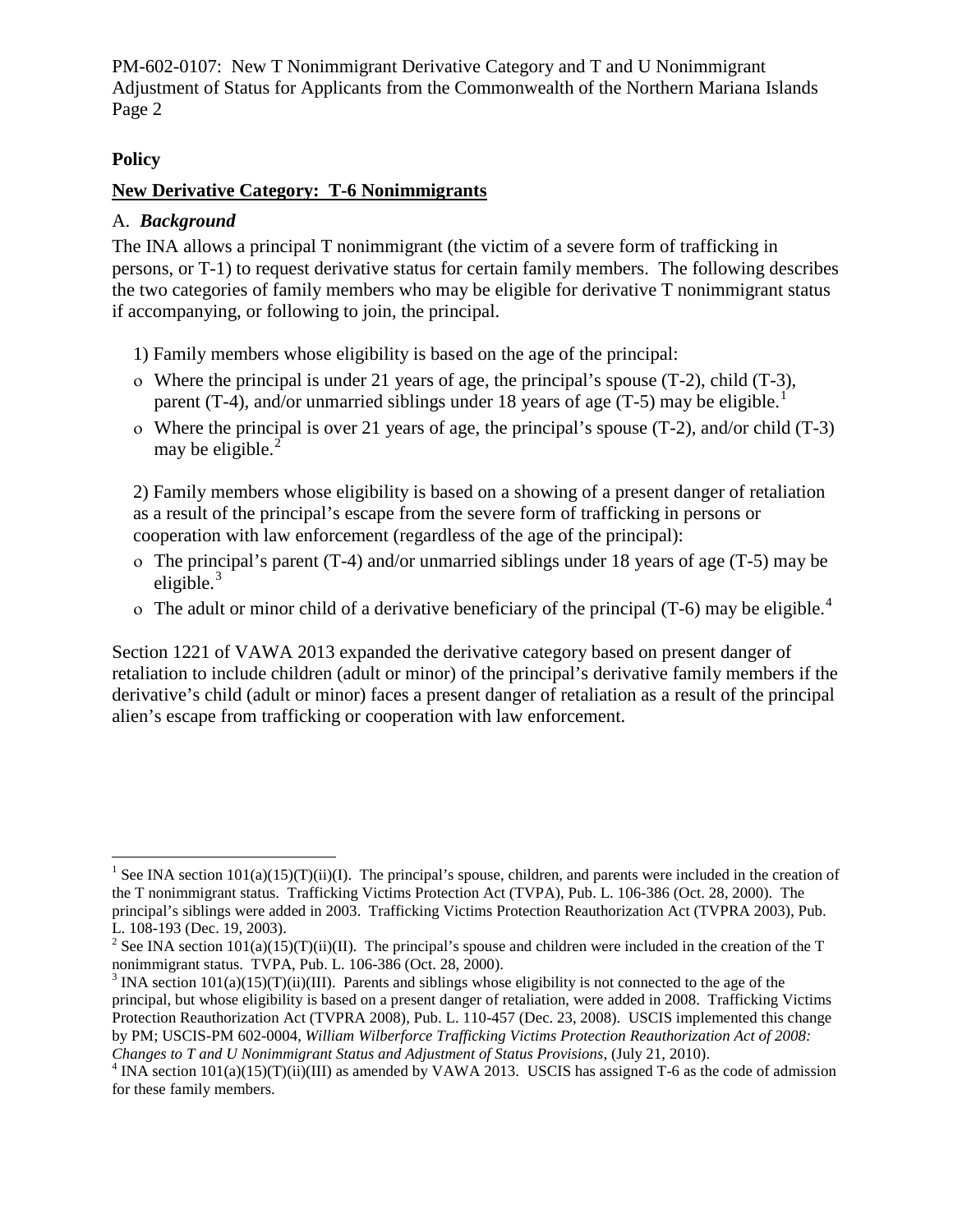Along with the introductory language of INA section  $101(a)(15)(T)(ii)$ , the amended language of INA section  $101(a)(15)(T)(ii)(III)$  therefore reads:

If accompanying, or following to join, the alien described in clause  $(i)^5$  $(i)^5$ —any parent or unmarried sibling under 18 years of age, or any adult or minor children of a derivative beneficiary of the alien, as of an alien<sup>[6](#page-2-1)</sup> described in subclause (I) or  $(II)^7$  $(II)^7$  who the Secretary of Homeland Security, in consultation with the law enforcement officer investigating a severe form of trafficking, determines faces a present danger of retaliation as a result of the alien's escape from the severe form of trafficking or cooperation with law enforcement.

This new category is unique in that it allows for expanded eligibility beyond the categories of family members who typically may be eligible for derivative status. This category of derivatives does not have close parallel in any other immigrant or nonimmigrant benefits. In practical terms, these family members would generally be the principal's grandchild,<sup>[8](#page-2-3)</sup> the principal's spouse's child (if not otherwise already eligible as the principal's child), the principal's sibling<sup>[9](#page-2-4)</sup> (if not otherwise already eligible, such as those over the age of 18 or married), and the principal's niece or nephew.<sup>[10](#page-2-5)</sup>

## B. *Legal Interpretation and Analysis*

In order to interpret and implement this unique provision, USCIS must look to the plain meaning of the statute by first looking at the words of the statute and applying their usual and ordinary meanings. However, the amendatory language "adult or minor children of a derivative beneficiary" does not rely on statutorily defined terms and well-established immigration terms of art.

## Meaning of "adult or minor child"

Usually the term "son or daughter" is a term of art meaning a child who is married and/or over the age of 21, while "child" means a child who is unmarried and under the age of 21. "Adult child" is not a term used in the INA or in other immigration contexts. "Minor" may have different meanings in different contexts. USCIS construes the meaning of the language "adult or minor children" to encompass both the "son or daughter" and "child" immigration definitions. Therefore, persons of any age and any marital status are "adult or minor children" and may be eligible for T-6 derivative status.

<span id="page-2-0"></span> $<sup>5</sup>$  This is the principal.</sup>

<span id="page-2-1"></span><sup>&</sup>lt;sup>6</sup> There seems to be a drafting error by Congress, causing a grammatical error and unclear text. This PM construes the provisions as USCIS believes Congress intended them to mean.<br><sup>7</sup> Citing to the alien described in (I) or (II) is another reference to the principal because (I) and (II) begin with the

<span id="page-2-2"></span>phrase "in the case of an alien described in clause (i)." This also establishes the fact that this category is not based on the age of the principal, but on the present danger of retaliation. <sup>8</sup> The principal's child's child.

<span id="page-2-4"></span><span id="page-2-3"></span><sup>&</sup>lt;sup>9</sup> The principal's parent's child.

<span id="page-2-5"></span><sup>&</sup>lt;sup>10</sup> The principal's sibling's child.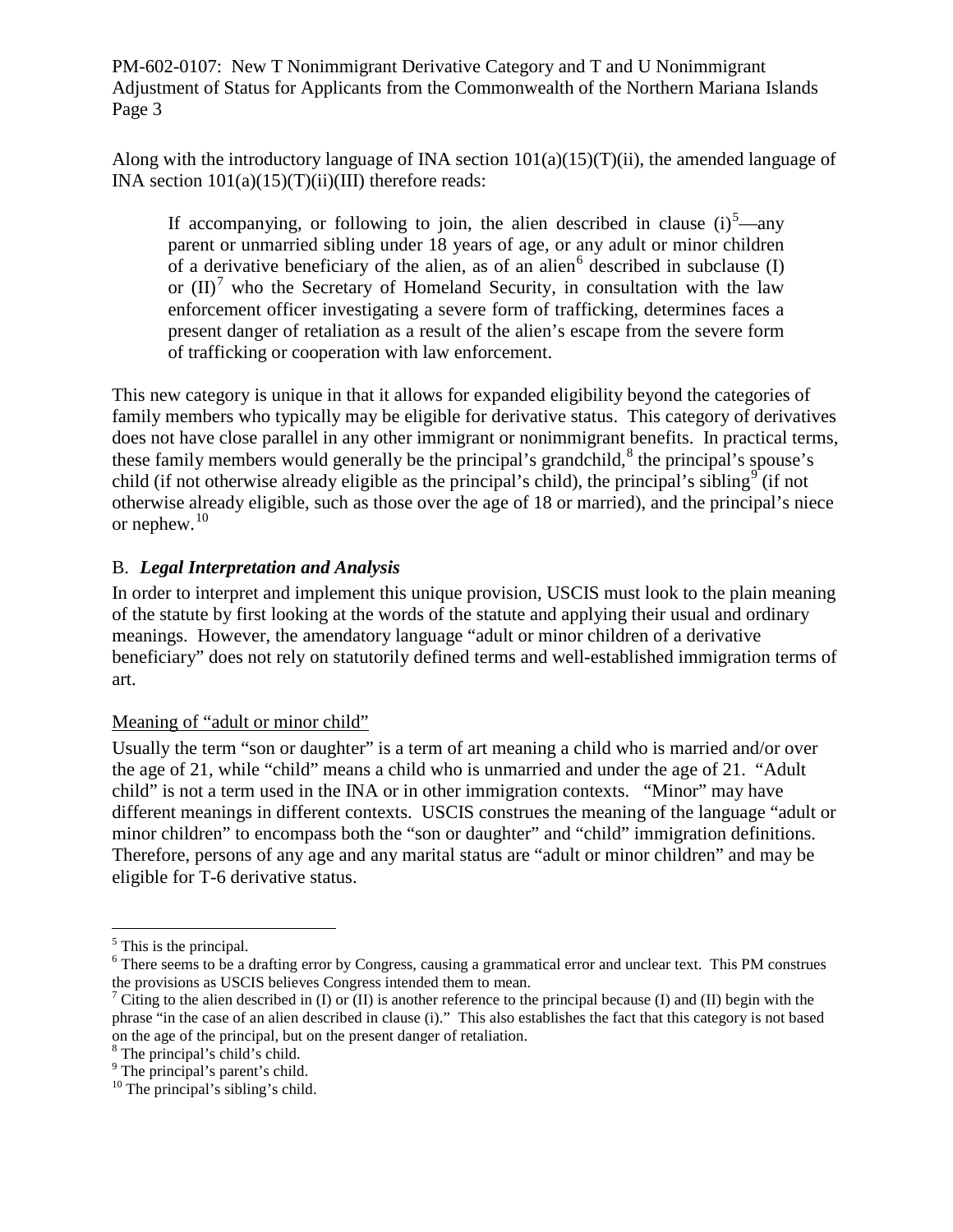#### Meaning of "derivative beneficiary"

The language "adult or minor children *of a derivative beneficiary*" plainly requires the T-6 family member to establish eligibility through his or her relationship to the derivative beneficiary of the principal. In order to establish this eligibility, USCIS considered the meaning of the term "derivative beneficiary" and whether the statute requires the derivative beneficiary of the principal to have been granted derivative T nonimmigrant status him or herself.

Moreover, the phrase "derivative beneficiary" plainly means someone who has *derived* status as a family member (under INA section 101(a)(15)(T)(ii)) and who has *benefited* from the qualifying relationship to the principal. This means that a derivative beneficiary is a family member described in  $101(a)(15)(T)(ii)(I)$  and (II) who has been granted derivative T nonimmigrant status. Therefore, the "derivative beneficiary" must have derived T-2, T-3, T-4 or T-5 nonimmigrant status through the principal in order for the derivative beneficiary's child (adult or minor) to be eligible for the new T-6 category.

In addition, the full language and organization of INA section  $101(a)(15)(T)(ii)$  which is introduced with the phrase "if accompanying or following to join"<sup>[11](#page-3-0)</sup> the principal, supports this interpretation. This introductory phrase limits the subsections of (ii) to the derivative who is "accompanying or following to join" the principal. A person cannot be a derivative beneficiary if he or she is not accompanying or following to join the principal. Therefore, if the parent of the adult or minor child (new T-6 category) did not accompany or follow to join the principal by receiving derivative T nonimmigrant status, he or she cannot be considered a derivative beneficiary. And with no derivative beneficiary, the adult or minor child is not eligible for the T-6 classification.

Such an interpretation is supported in other immigration contexts, which provide a basis to understand the relationship between a derivative and the person through whom that individual derives status. For example, in the family immigration context, U.S. citizens can petition directly for immediate relative beneficiaries (visas are immediately available for immediate relatives to be granted lawful permanent residence). U.S. citizens and lawful permanent residents can petition for certain other family members to receive a preference classification (the number of visas is statutorily capped and most beneficiaries must wait for a visa to become available). Unlike immediate relative petitions, preference classification petitions may include derivative beneficiary family members granted a preference classification who can accompany or follow to join the principal. A derivative beneficiary is eligible for the benefit based solely on having a qualifying relationship to the principal beneficiary and is "entitled to the same status, and the same order of consideration...if accompanying or following to join."<sup>[12](#page-3-1)</sup>

<span id="page-3-0"></span> $11$  In the immigration context, "accompanying" refers to a dependent (spouse and children of the principal beneficiary of a family based visa petition) who is immigrating concurrently with, or who has an immigrant visa issued within 6 months after, the principal's admission or adjustment of status. "Following to join" refers to an alien who is immigrating more than 6 months after the principal alien, but based on a relationship which existed at the time of the principal's immigration, provided that the relationship still exists at the time of the dependent's application for admission to the United States.  $12$  Definition found on <u>[www.uscis.gov](http://www.uscis.gov/)</u> and based on INA section 203(d).

<span id="page-3-1"></span>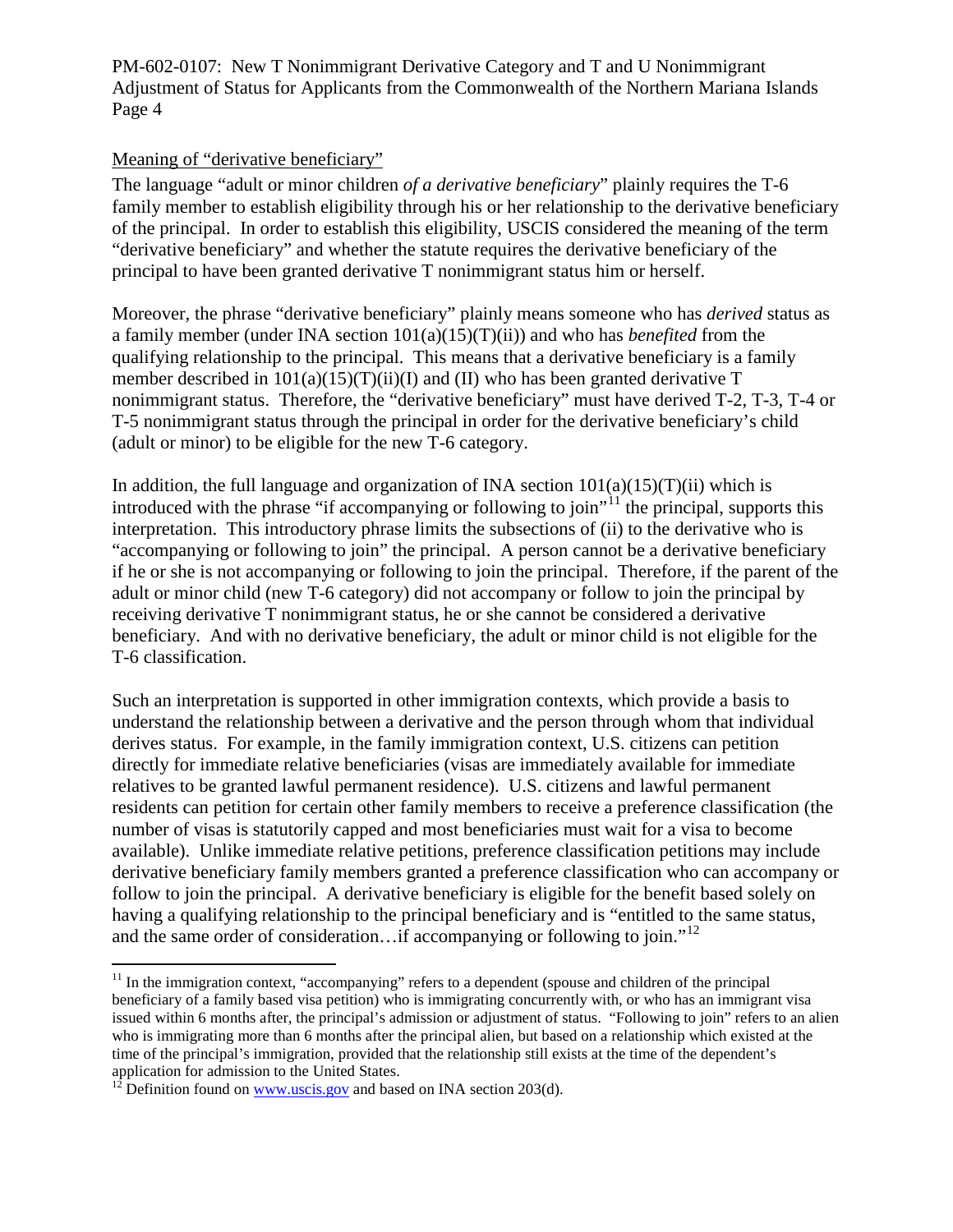While the family immigration process differs from the T nonimmigrant process, USCIS relies on this parallel context to inform the interpretation of the eligibility requirements for the T-6 derivatives. Essentially, the family member *derives* status through the principal. What is unique about the T nonimmigrant context is that Congress created the T-6 classification through a relationship to a derivative, instead of directly to a principal, as it is in other immigration benefits.

Establishing a qualifying relationship between the T-6 family member and his or her parent is not sufficient to derive eligibility as a T-6, if the T-6's parent never held T nonimmigrant status as a T derivative beneficiary. In order to be eligible for T-6 classification, the adult or minor child must establish the qualifying relationship to his or her parent who actually derived T nonimmigrant derivative status through the principal beneficiary.

Although there is no formal legislative history for VAWA 2013 to illustrate the intent of the new classification, there is reference to Congressional intention in a report regarding a section of a previous bill<sup>[13](#page-4-0)</sup> containing the identical language amending INA section  $101(a)(15)(T)(ii)$  that was later enacted in VAWA 2013.[14](#page-4-1) This report states that the relevant language "*modestly* augments the list of eligible relatives who may file as a derivative beneficiary of a "T" visa holder" (emphasis added).<sup>[15](#page-4-2)</sup> Allowing eligibility for T-6 classification based only on the existence of a qualifying relationship between the adult or minor child and the family member who may qualify as the principal's derivative beneficiary, but did not actually derive T nonimmigrant derivative status, would greatly increase the list of eligible relatives and not be in keeping with Congress' intent that derivative beneficiaries be increased modestly.

# C. *Eligibility for the New Derivative Category*

For the reasons described above, USCIS interprets the new derivative category to require:

- Establishing the familial relationship between the T-6 family member and his or her parent;
- That the T-6 family member's parent has been granted T-2, T-3, T-4, or T-5 status as the principal's derivative beneficiary; and
- Establishing that the T-6 family member faces a present danger of retaliation as a result of the principal's escape from trafficking or cooperation with law enforcement.

<span id="page-4-1"></span><span id="page-4-0"></span><sup>&</sup>lt;sup>13</sup> S. 1301 in the 112<sup>th</sup> Congress.<br><sup>14</sup> Trafficking Victims Protection Act of 2011, S. Rep. 112-96 (Nov. 17, 2011).<br><sup>15</sup> Id. at 14.

<span id="page-4-2"></span>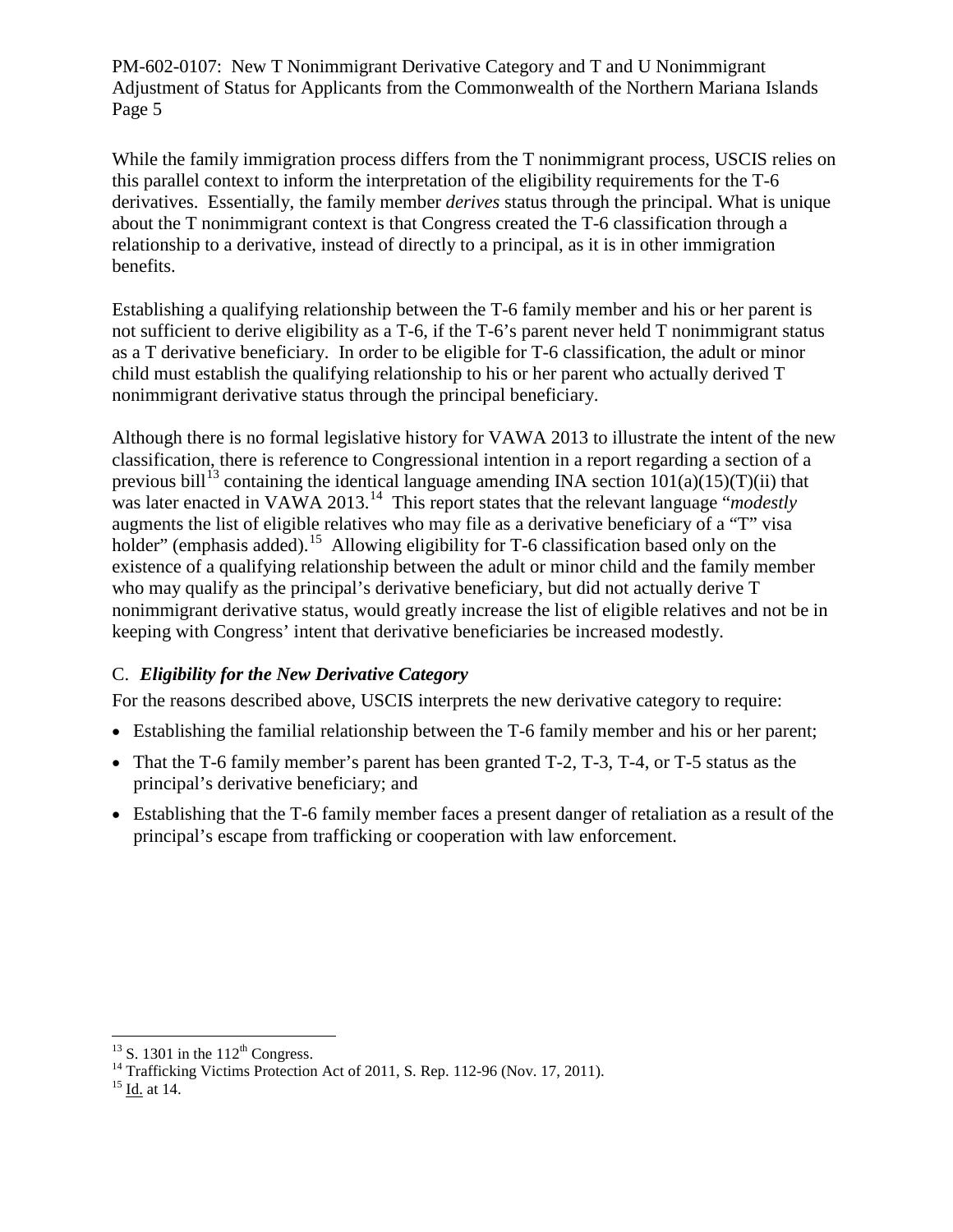| <b>If</b>           | And                                                                                                     | <b>Then</b>                                                               |  |
|---------------------|---------------------------------------------------------------------------------------------------------|---------------------------------------------------------------------------|--|
| You are a T-1       | Your spouse is, was, or will be                                                                         | Your spouse's child of any age <sup>16</sup> can                          |  |
| principal under the | granted T-2                                                                                             | derive T-6 status based on present                                        |  |
| age of 21           |                                                                                                         | danger of retaliation                                                     |  |
|                     | Your child (under the age of 21                                                                         | Your child's child of any age can                                         |  |
|                     | and unmarried) is, was, or will                                                                         | derive T-6 status based on present                                        |  |
|                     | be granted T-3                                                                                          | danger of retaliation                                                     |  |
|                     |                                                                                                         | Your parent's child of any age can                                        |  |
|                     | Your parent is, was, or will be                                                                         | derive T-6 status based on present                                        |  |
|                     | granted T-4                                                                                             | danger of retaliation                                                     |  |
|                     | Your sibling (under the age of 18                                                                       | Your sibling's child of any age can                                       |  |
|                     | and unmarried) is, was, or will                                                                         | derive T-6 status based on present                                        |  |
|                     | be granted T-5                                                                                          | danger of retaliation                                                     |  |
|                     |                                                                                                         |                                                                           |  |
| You are a T-1       | Your spouse is, was, or will be<br>granted T-2                                                          | Your spouse's child of any age <sup>17</sup> can                          |  |
| principal over the  |                                                                                                         | derive T-6 status based on present                                        |  |
| age of 21           |                                                                                                         | danger of retaliation                                                     |  |
|                     | Your child (under the age of 21                                                                         | Your child's child of any age can                                         |  |
|                     | and unmarried) is, was, or will                                                                         | derive T-6 status based on present                                        |  |
|                     | be granted T-3                                                                                          | danger of retaliation                                                     |  |
|                     |                                                                                                         |                                                                           |  |
| You are a T-1       | Your parent is, was, or will be                                                                         | Your parent's child of any age can                                        |  |
| principal alien     | granted T-4 based on present                                                                            | derive T-6 status based on present                                        |  |
| of any age          | danger of retaliation                                                                                   | danger of retaliation                                                     |  |
|                     | Your sibling (under the age of 18<br>and unmarried) is, was, or will<br>be granted T-5 based on present |                                                                           |  |
|                     |                                                                                                         | Your sibling's child of any age can<br>derive T-6 status based on present |  |
|                     |                                                                                                         |                                                                           |  |
|                     | danger of retaliation                                                                                   | danger of retaliation                                                     |  |
| Notes:              |                                                                                                         |                                                                           |  |

This chart illustrates how the new category of family members can derive T-6 status.

*The derivatives of the T-1 listed in the second column can currently hold status, have a pending application that will be approved before or with the application for the T-6, or have held status in the past (with some exceptions). Where ages are listed in this chart, they refer to age at the time of the principal alien's filing for T-1 status*. *T-6 family members are eligible regardless of marital status. There is no T derivative status for children (or other family members) of the adult or minor child who is granted T-6 status.*

<span id="page-5-1"></span><span id="page-5-0"></span><sup>&</sup>lt;sup>16</sup> Assuming he or she was not already eligible as your child T-3 derivative beneficiary for some reason. Stepchildren are included within the INA definition of child so long as the parents married when the spouse's biological child was under the age of 18. For example, this might be the biological child of the T-2 spouse who was not eligible as a T-3 because the marriage occurred after the T-2's biological child turned 18 years of age. This biological child of the T-2 may be eligible for T-6 status. 17 Id.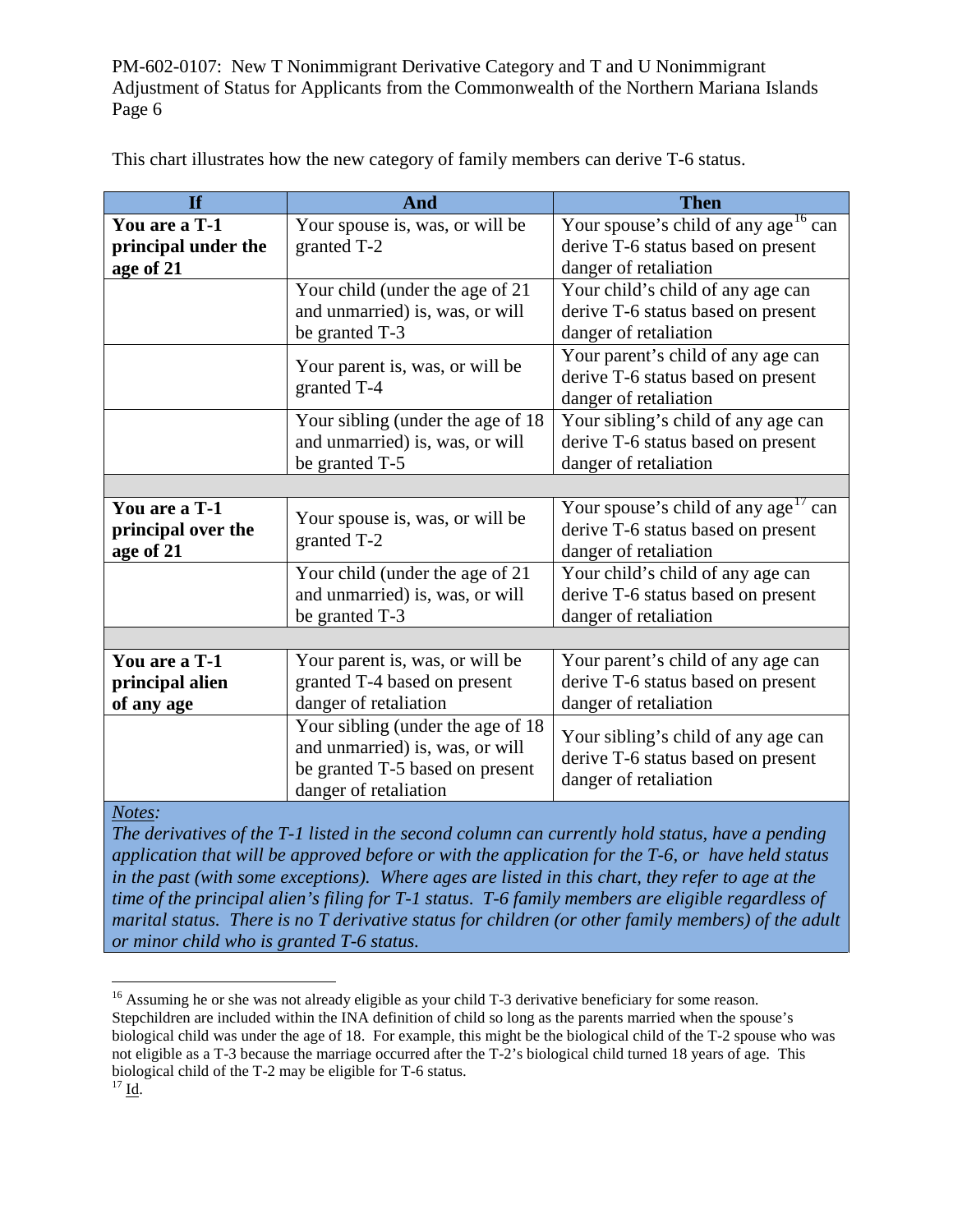If the principal's derivative currently holds or was granted T-2, T-3, T-4, or T-5 status at some point, or the application is concurrently pending for the derivative beneficiary's status along with the application for T-6 status, then an adult or minor child of the principal's derivative beneficiary can derive T-6 status. The T-6's parent does not have to hold derivative status at the time of the T-6 application. USCIS recognizes that this category is based on "a present danger of retaliation" and different family members may face a danger of retaliation at different times.

For example, if the principal's spouse held T-2 status but then died before the principal files for T-6 status for the spouse's adult child, the adult child may still be eligible for T-6 status. Additionally, if a parent who had obtained T-4 status allowed his or her status to lapse without extending it, the principal could still file for T-6 status for the T-4 parent's adult or minor child if he or she faced a present danger of retaliation.

The plain language of the statute means that not every adult or minor child of a parent who may qualify as the principal's derivative beneficiary would be eligible as a T-6 derivative. If the potential T-6's parent never held T-2, T-3, T-4 or T-5 status and the parent is not eligible or available for such status concurrently, then the family member would not be eligible for T-6 status. The following examples illustrate this.

If a T-1 was not married to the mother or father of a child who is over the age of 21, that mother or father is not eligible for T-2 status. Therefore, there is no derivative T-2 through which the adult or minor child can derive status, and he or she would not be eligible for T-6 status. Additionally, if the T-1 principal's parent is deceased and never held T-4 status, then the parent's child (who is not eligible in some other way as the T-1's sibling) would not be eligible for T-6 status.

There is no statutory authority to extend derivative status to children (or other family members) of the adult or minor child who is granted T-6 status.<sup>[18](#page-6-0)</sup> In the example above, the sibling's adult or minor child could not simultaneously be eligible for T-6 status. That child would have to qualify through the sibling of the T-1, but the sibling would only be eligible for T-6 status and not T-5 status. Additionally, if the T-6 is married, there is no T derivative status for the T-6's spouse.

Furthermore, if derivative status was revoked under 8 CFR 214.11(s), eligibility for T-6 derivative status may be affected. Where the revocation ground relates to the derivative beneficiary's eligibility for derivative T nonimmigrant status, the adult or minor child of the derivative beneficiary may not be eligible for T-6 status. Without a derivative beneficiary parent who has obtained valid derivative T nonimmigrant status a potential T-6 family member would not be able derive T-6 status.

<span id="page-6-0"></span><sup>&</sup>lt;sup>18</sup> Such family members may be eligible for a form of parole or may eventually be eligible for some other immigration status through the family member granted T-6 nonimmigrant status.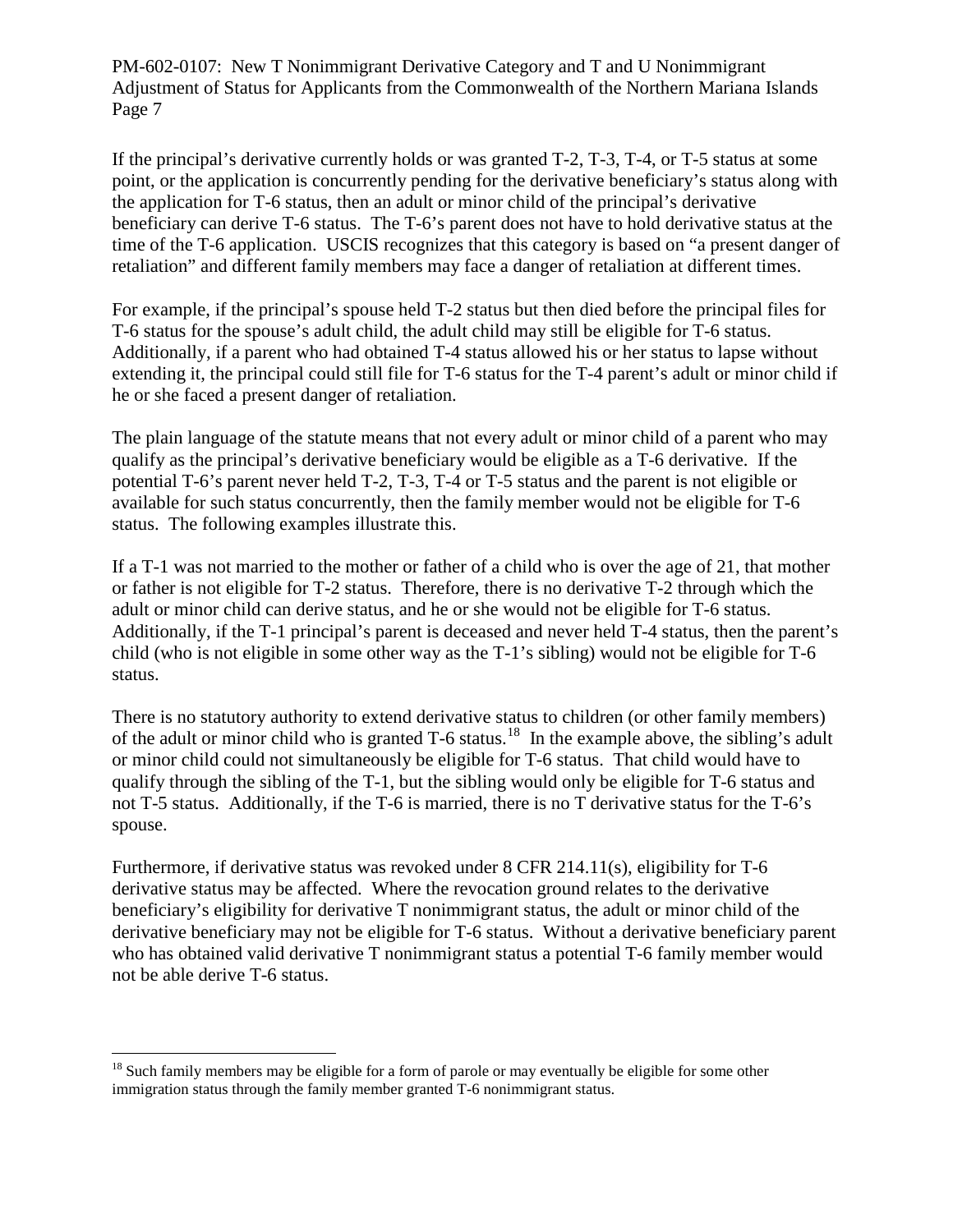However, where the revocation ground is not related to the derivative beneficiary's eligibility for derivative status, the adult or minor child may still be eligible for T-6 status. For example, one of the revocation grounds is for divorce. If the T-1's spouse held T-2 status but then the couple divorced and the T-2 status was revoked under 8 CFR 214.11(s)(iii), the adult or minor child of the T-2 may still be eligible for T-6 status. The divorce ground does not relate to eligibility when the derivative's application was approved, and is therefore different from other revocation grounds.

# D. *Application Process for the New Derivative Category*

Described in detail below, the following summarizes the application process for the T-6 derivatives:

- A principal T-1 nonimmigrant files Form I-914, Supplement A, *Application for Immediate Family Member of T-1 Recipient*, for all derivatives, including the T-6 family members;
- Evidence submitted with the application for a T-6 family member must establish three things:
	- ο The parent-child relationship between the T-2, T-3, T-4 or T-5 beneficiary and the T-6;
	- ο The derivative status of the T-6's parent (pending, currently holds status, held status in the past); and
	- ο The present danger of retaliation faced by the T-6 as a result of the principal's escape from the severe form of trafficking or cooperation with law enforcement; and
- If applicable, a Form I-192, *Application for Advance Permission to Enter as a Nonimmigrant*, is required to waive any grounds of inadmissibility.

The application process for the new T-6 family members will follow the same process as for the other derivative T nonimmigrants. The principal alien may file a Form I-914, Supplement A, on behalf of his or her derivative beneficiary's T-6 family members. The T-2, T-3, T-4, or T-5 does not file directly for his or her T-6 family member. The T-1 must file the Form I-914, Supplement A. A T-1 principal can file for all derivatives at the same time (although not required) to ensure quicker family unity and protection from harm.

However, just as derivative beneficiaries cannot be approved before a principal T-1, family members cannot be approved for T-6 status before the derivative beneficiary is approved for T-2, T-3, T-4, or T-5 status. If the derivative beneficiary is denied status, then the T-6 will also be denied. USCIS may approve all the family members in T-2 through T-6 status at the same time.

USCIS will amend the form to account for this derivative category expansion. Until that process is complete, applicants should leave "Part A. Family Member Relationship to You" blank if none of the prescribed categories apply to the family member and attach a sheet of paper detailing the relationship and requesting adjudication under the new VAWA 2013 derivative category.

If inadmissible based on a ground that may be waived, applicants must file a Form I-192, with supporting evidence. If Form I-914, Supplement A is approved, the derivative will be classified as a T-6 nonimmigrant (adult or minor child of a principal's derivative beneficiary).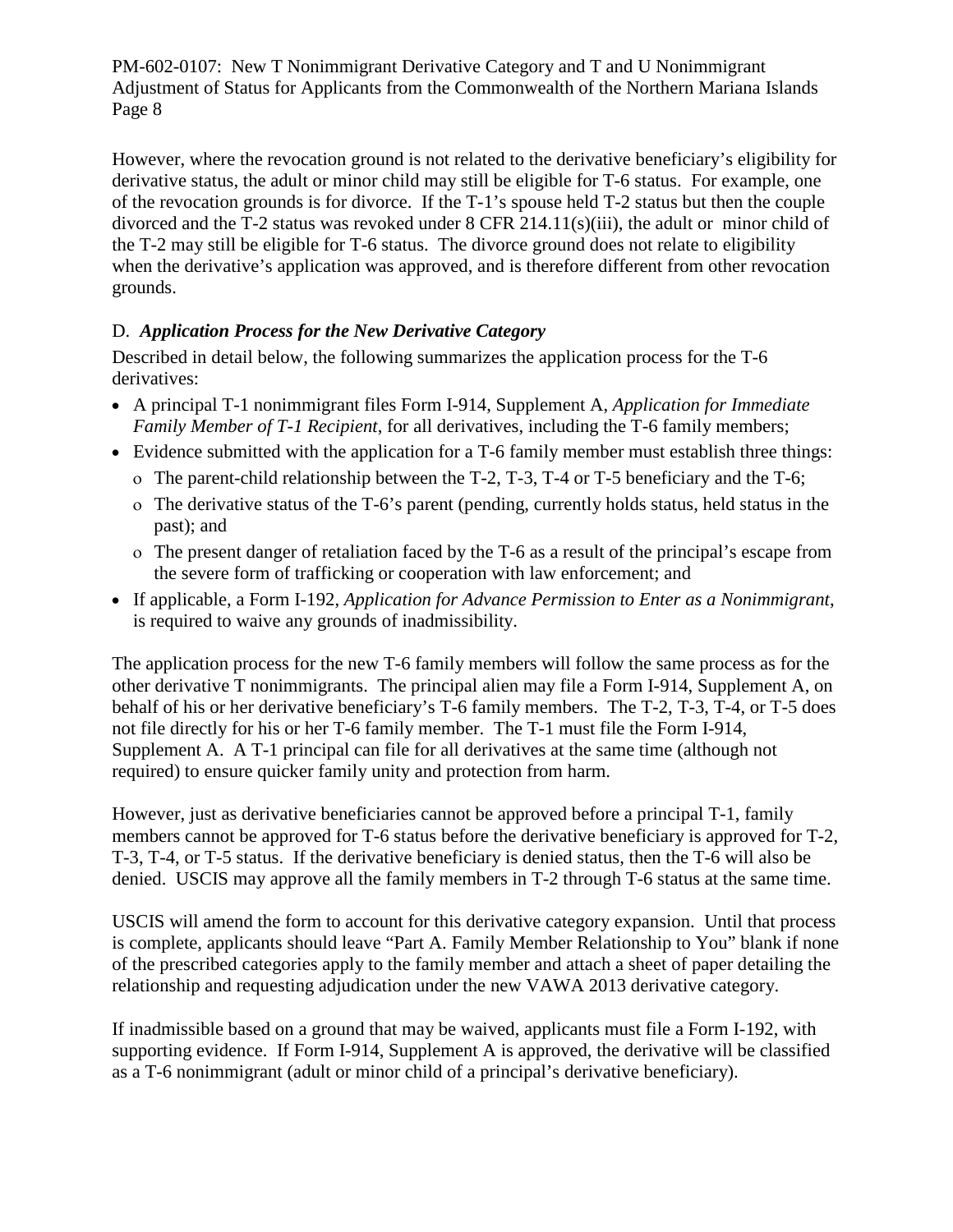Applicants must submit evidence that demonstrates the parent-child relationship of the family member to the principal's derivative beneficiary, the derivative status (pending, currently holds status, or approved in the past) of the T-2, T-3, T-4 or T-5 derivative beneficiary that the T-6 qualifies through, and the present danger of retaliation to the family member.

Present danger will be evaluated on a case-by-case basis. An applicant may submit a statement describing the danger the family member faces and how the danger is linked to the victim's escape from the severe form of human trafficking or cooperation with law enforcement. An applicant's statement alone, however, is not sufficient. Other examples of evidence may include: a previous grant of advance parole to a family member; a signed statement from a law enforcement agency (LEA) describing the danger of retaliation; trial transcripts, court documents, police reports, news articles, copies of reimbursement forms for travel to and from court; and affidavits from other witnesses. USCIS may contact the LEA involved in the criminal case, if appropriate. In determining when it may be appropriate to contact an LEA, USCIS recognizes that not every principal will be or is required to cooperate with an LEA. These may be cases in which USCIS would not use its discretion to contact an LEA.

## **Adjustment of Status for T and U Applicants from the Commonwealth of the Northern Mariana Islands (CNMI)**

Section 809 of VAWA 2013 created a statutory fix for victims in the Commonwealth of the Northern Mariana Islands (CNMI) that applies equally to T and U nonimmigrants. This change was necessary because aliens are eligible to apply for T nonimmigrant status based on their physical presence in the CNMI.[19](#page-8-0) However, aliens in the CNMI had to travel to Guam or elsewhere in the United States to actually be admitted as a T nonimmigrant prior to the federalization of CNMI immigration law on November 28, 2009 (which occurred following the passage of Title VII of the Consolidated Natural Resources Act (CNRA) of 2008, Pub. L. 108- 229), which effectively replaced the CNMI's immigration laws with the INA and other applicable United States immigration laws.<sup>20</sup> Even though physical presence is not a requirement for U nonimmigrant status, the fix applies to U nonimmigrants as well.

The adjustment of status provisions for both T and U nonimmigrants require three years of continuous physical presence in the United States since admission as a  $T$  or U nonimmigrant.<sup>[21](#page-8-2)</sup> Prior to the change, this could be problematic. For example, an approved T nonimmigrant in the CNMI would not accrue this time in the United States for purposes of adjustment of status until on or after November 28, 2009, when the CNRA took effect, and only if he or she was actually admitted to the United States. The CNRA included a rule of construction that time in the CNMI

<span id="page-8-1"></span><span id="page-8-0"></span><sup>&</sup>lt;sup>19</sup> INA section 101(a)(15)(T)(i)(II).<br><sup>20</sup> See Title VII of the Consolidated Natural Resources Act of 2008, Pub. L. 110-229, 122 Stat. 754 (2008). Before November 28, 2009, the CNMI (although a U.S. territory) was not defined for INA purposes as part of the "United States." Effective on that date, INA section 101(a)(38) was amended to add the CNMI to the geographical "United States".

<span id="page-8-2"></span><sup>&</sup>lt;sup>21</sup> INA section 245(l)(1)(A).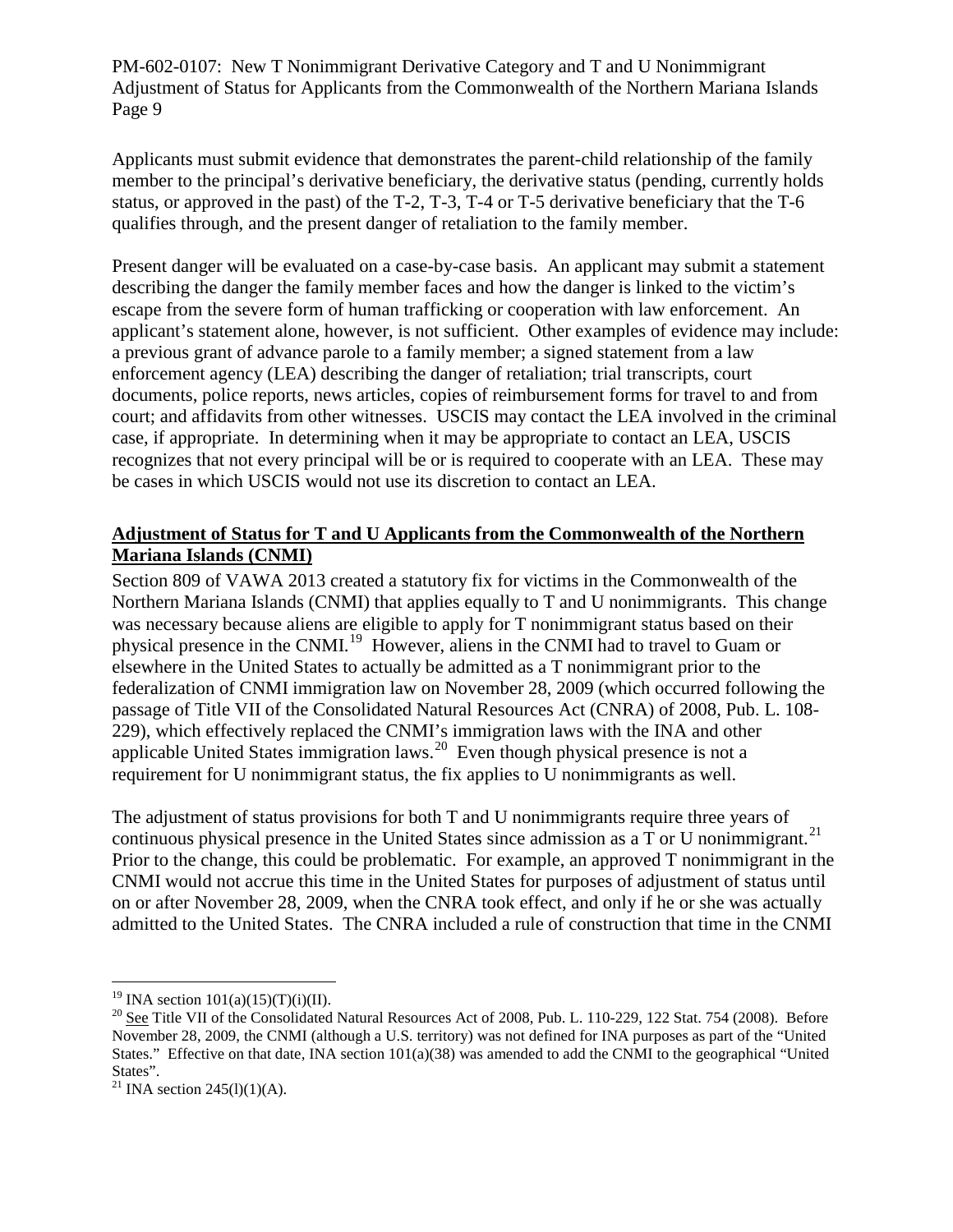before November 28, 2009, does not count as time in the United States (except for limited purposes). $^{22}$  $^{22}$  $^{22}$ 

VAWA 2013 adds a new exception to this rule, so that time in the CNMI, whether before or after November 28, 2009, counts as time admitted as a T or U nonimmigrant for establishing physical presence for purposes of adjustment of status to lawful permanent residence, as long as the time is subsequent to the grant of the application for T or U nonimmigrant status.<sup>[23](#page-9-1)</sup> For example, when T or U nonimmigrant status was approved (i.e., the Form I-914 or Form I-918 was approved) for someone in the CNMI prior to November 28, 2009, the three year continuous physical presence required for adjustment of status began to accrue at the time of the grant of T nonimmigrant status, even if he or she was not actually admitted in T or U nonimmigrant status at that time, or subsequently.

## **Implementation**

The Adjudicator's Field Manual (AFM) is revised as follows:

## **Chapter 23.5(n) Adjustment of Status by T Nonimmigrants**

 $\mathcal{F}$  1. Chapter 23.5(n)(1)(B) "Physical Presence for a Requisite Period" is amended by adding at the end:

If the applicant was granted T nonimmigrant status and resided in the Commonwealth of the Northern Mariana Islands (CNMI), whether before or after November 28, 2009. For T nonimmigrants in the CNMI, the three year continuous physical presence required for adjustment of status begins to accrue when the application for T nonimmigrant status is granted, even if the applicant was not actually admitted in T nonimmigrant status.

# **Chapter 23.5(o) Adjustment of Status by U Nonimmigrants**

 $\mathcal{F}$  2. Chapter 23.5(o)(1)(D) is added to be titled: "Physical Presence and the Commonwealth of the Northern Mariana Islands" and it will read:

A U nonimmigrant will not be considered to have failed to maintain continuous physical presence if the applicant was granted U nonimmigrant status and resided in the Commonwealth of the Northern Mariana Islands (CNMI), whether before or after November 28, 2009. For U nonimmigrants in the CNMI, the three year continuous physical presence required for adjustment of status begins to accrue when the application for U nonimmigrant status is granted, even if the applicant was not actually admitted in U nonimmigrant status.

<span id="page-9-1"></span><span id="page-9-0"></span> $\frac{^{22}}{^{23}}\frac{\text{See}}{\text{See}}$  CNRA section 705(c).<br> $\frac{^{22}}{^{23}}\frac{\text{See}}{\text{VAWA}}$  2013 section 809.